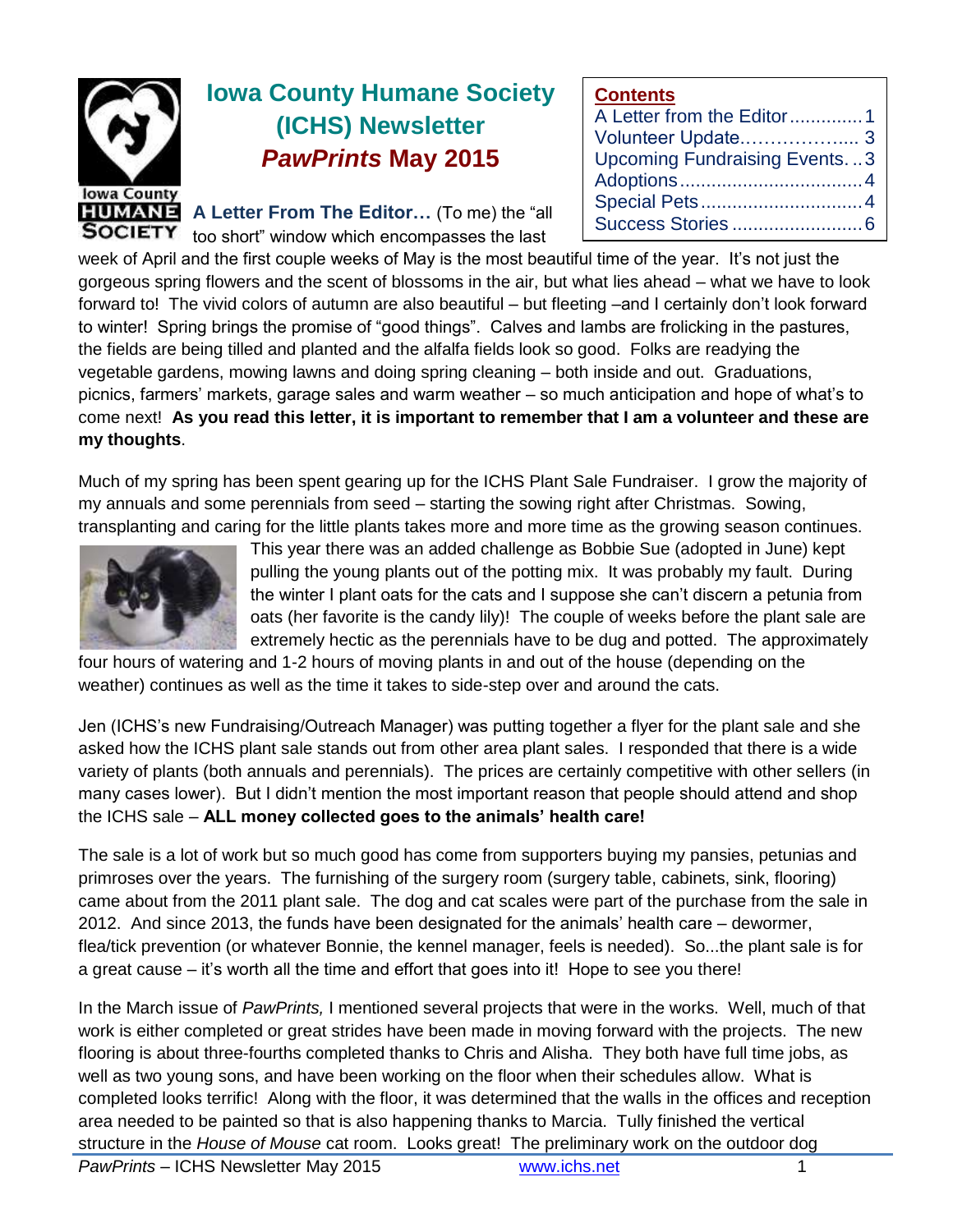holding kennels has been completed and we are now awaiting the cement. By the next newsletter I should be able to report that the dogs are enjoying more time outdoors. Progress has been made on the '*low-cost spay and neuter*' program and will continue when the plant sales and painting projects are completed. It has been a lot of work for the people involved with these projects, but such a sense of accomplishment!

Our dog population is down and has been for several months. Many of the dogs that have come to the shelter recently have pretty much been out the door as soon as they are placed on the website. However we have a few dogs that haven't been with us long (Jersey is the exception) and although people have shown an interest in these dogs, they are just too much for the 'average' family. Jersey, Brownie, Buster, Rueben, and Wrangler – all are nice, young dogs that need to be worked with. They need basic manners and obedience training. The AWE Committee will be meeting in early June to determine how these dogs can get the additional work that they need. Staff doesn't have the time so volunteers will be needed to work with the dogs. If you have an interest, consider attending the June AWE meeting (check the [website](http://www.ichs.net/events/calendar/) for the next meeting).



And a brief note regarding the cats… we have several cats that want/need to be "only cats". As I have said before, many of us who know these cats would take these cats in a heartbeat. However most of us already have other cats and it wouldn't work for these "only cats" to go to our multi-cat homes. If you currently don't have a cat but are considering adding a cat to your household, please consider adopting one of our "only cats". Having a cat that doesn't get along well with other cats can be a good thing – it keeps you from bringing more home – something to consider. $\odot$  (See the write-ups on Sox and Bunny). Please also consider our FIV/FeLV cats – they need homes too. **If you have any suggestions or ideas about the content of ICHS PAWPRINTS, please contact me, Terri Davis at [roadhogbiker@gmail.com.](mailto:roadhogbiker@gmail.com)**

### **ICHS Dogs Are Canine Good Citizens**



The American Kennel Club (AKC) Canine Good Citizen Program (CGC) trains and tests dogs on several aspects of basic obedience, good manners and social interactions including sit, down, come, stay, allowing handling, walking politely on a leash and interacting politely with dogs and strangers when out in public. Among the dogs that participated in the CGC Program and received their CGC Certificates on Sunday, April 26<sup>th</sup>, four were ICHS dogs. Three of the four dogs, Crowley (formerly Sherlock), Gus, and Roxy, have already found their forever homes through ICHS in the past 14 months. The  $4<sup>th</sup>$  CGC, Jocci (pictured), is still looking for a family.

We would like to applaud all of these dogs and their trainers for taking the time to prove that they have the training and social skills to be great companions at home and in public. We also want to extend special appreciation to Hannah, an ICHS employee, who took personal time to train Jocci. Hannah currently is fostering Jocci while she awaits her forever home. Most of all, many thanks to Joy Richardson and Pam Richardson who regularly volunteer their time and expertise to offer CGC classes and certification tests at the ICHS for all interested dogs/handlers of Iowa County and surrounding areas twice yearly in April and October.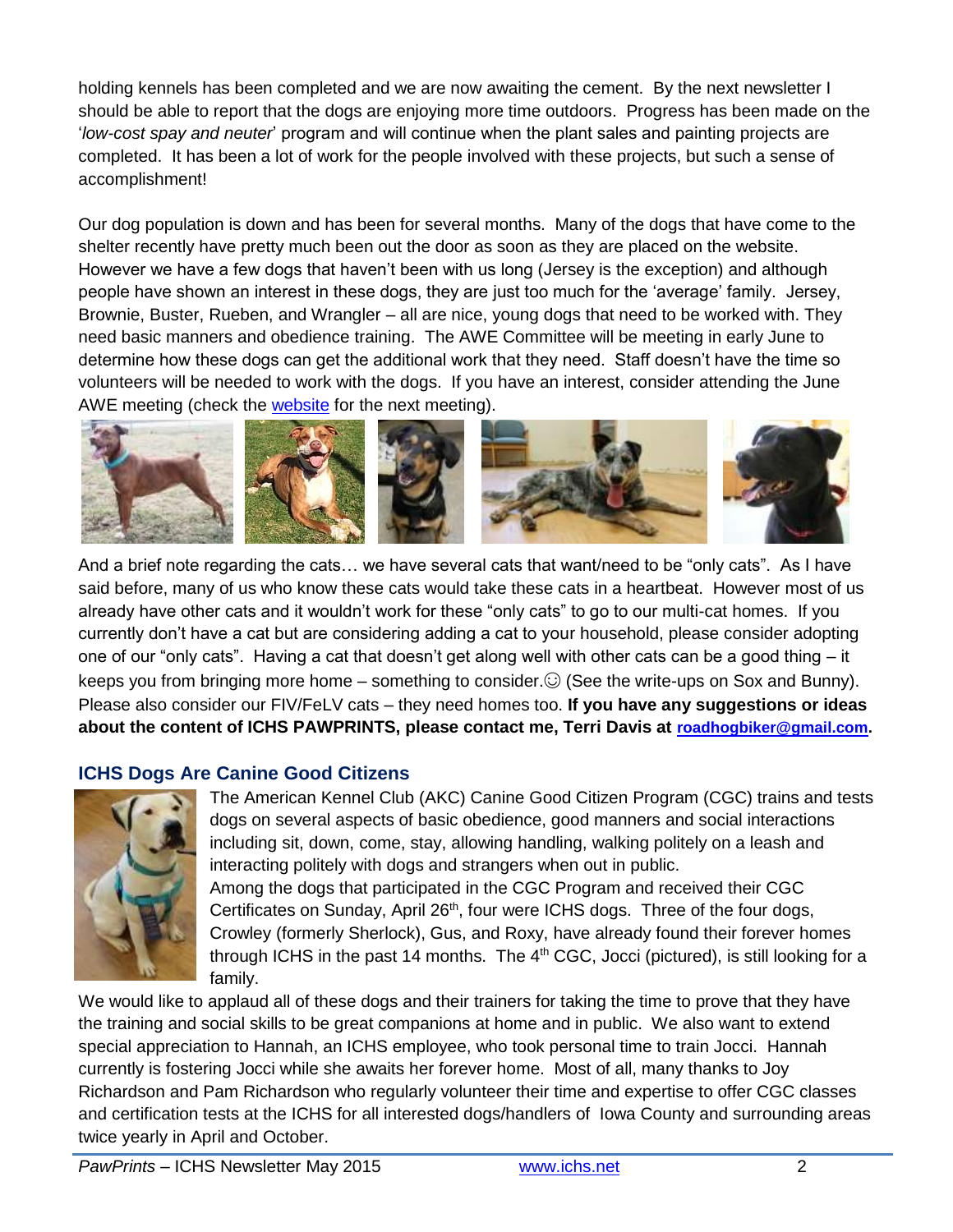#### **Volunteer Update**

As a reminder, ICHS is a volunteer-based organization and our volunteers are priceless when it comes to our mission and success. As important as our volunteers are, perhaps we don't have an adequate way to express our thanks other than to say "thank you" and there may be times when even that doesn't occur. Most of us volunteer because we want to, and we don't expect thanks – a wagging tail or a purring cat is all of the thanks that we need. ICHS has a *"Lucky Volunteer of the Month"* drawing – just for fun. One volunteer's name is drawn each month and receives a little something – no, not a kitten $\odot$  – as a token of ICHS's appreciation. The volunteer is "lucky" because it has nothing to do with how often you volunteer (there is only one name/per person/ per month no matter how much time you spend volunteering) and so "lucky" is simply being the one whose name is drawn from the container – that's "the luck of the draw"!

Our most recent "lucky volunteers" are: **March** – Zachary D a student at UW-Platteville. Zach is a recent volunteer attending orientation this past February. He is both a dog walker and a "cat cuddler". **April** – Jessica K is from Mineral Point. Jessica has been with ICHS since December of 2013 and is one of our awesome "cat cuddlers".

Thank you to Zachary, Jessica and all the rest of you for everything that you do for ICHS! Also, please check the website and click on the link to find out what our *['immediate/specific volunteer needs'](http://www.ichs.net/volunteer-help/volunteer/)* are and see how you can help! We are in need of foster families for kittens and people to help with dog training/obedience. The Buildings & Grounds Committee is also looking for people to help with some building projects the weekend of May 30/31.

#### **Upcoming Fundraising Events**

Just a reminder that ICHS is always looking for volunteers to help with the planning and implementation of our fundraisers. Our goal is to have enough volunteers so that each individual would only have to help plan and work at one event per year. So…if you would like to get involved with the planning and organizing of 2015's fundraisers, please contact the shelter for more details. We hope to hear from you!!!



### **ICHS Plant Sale Fundraiser – May 16 & May 23**

The 9<sup>th</sup> annual **ICHS Plant Sale** will be held in the parking lot at ICHS on consecutive Saturdays: May 16<sup>th</sup> and May 23<sup>rd</sup> from 8:30 – noon. There will be annuals and perennials for sale. No vegetables or herbs. The proceeds from this sale go to the animals' health care. There are also two other nice area plant sales on the 16<sup>th.</sup> The Spring Green Garden Club's sale is at the Spring Green Library from 6:00 a.m. until 11:00 a.m. The Uplands Garden Club will again hold their sale at Harris Park (here in Dodgeville) beginning at 8:00 a.m. Keep in mind that there are also FFA sales going on at many area high schools. You can

contact me at [roadhogbiker@gmail.com](mailto:roadhogbiker@gmail.com) if you have questions. (This is Raymond, my blind cat, admiring the dianthus). We are having a small bake sale as well so you can enjoy a cup of coffee and a tasty treat while choosing your plants.

## **Reiki Animal Wellness Day – Sat., June 13th 9am – 4pm by appointment**

Reiki is a gentle, noninvasive technique that animals respond to which can support the healing of emotional, behavioral and physical illnesses and injuries or help them to maintain their health by enhancing relaxation and providing contentment. All species can benefit from a session. Sessions are \$10 and all proceeds go to ICHS. Call Rene' Christesen Animal Care Master and owner of Channels Reiki, to learn more or to book an appointment at (608)574-5550.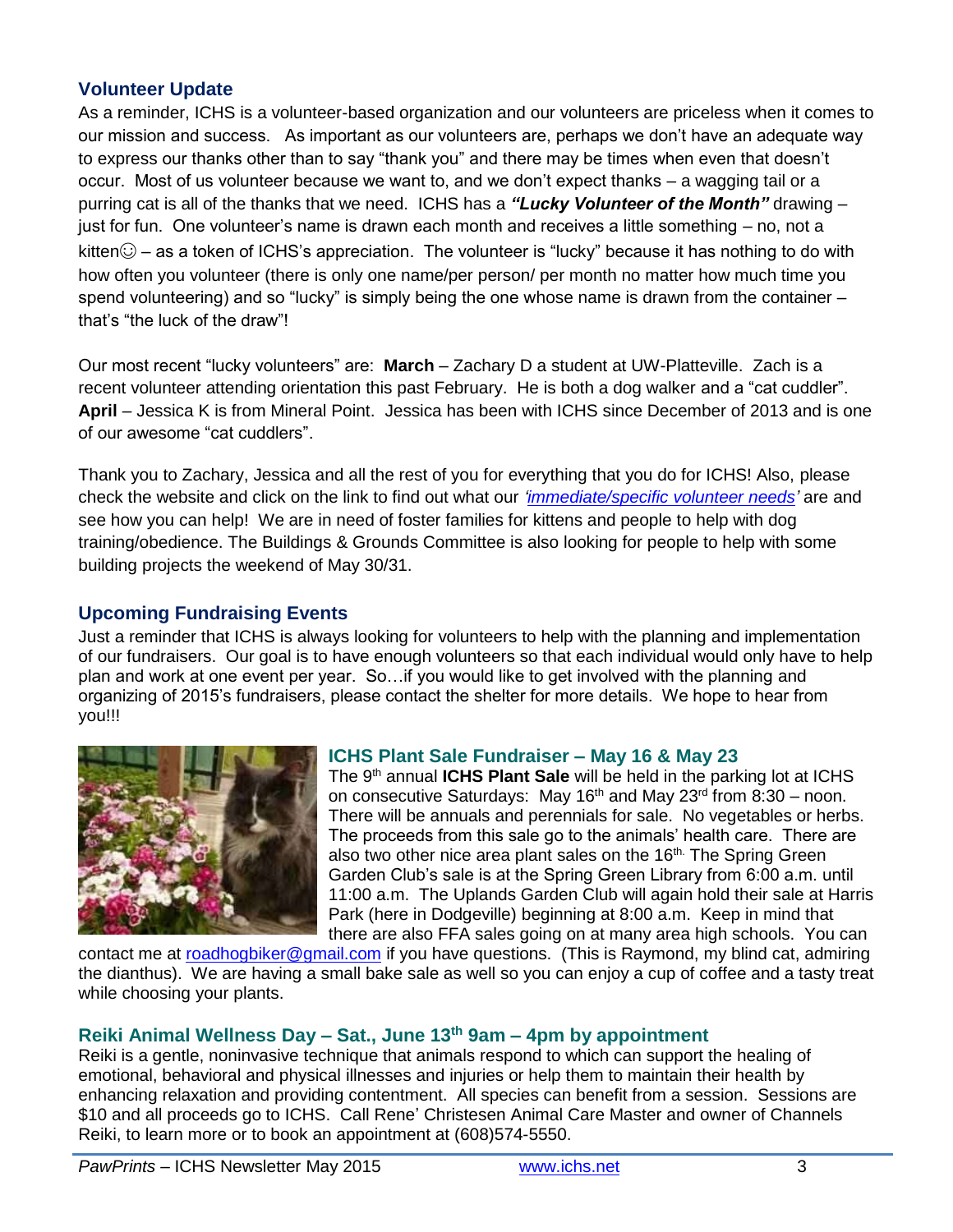#### **March & April Adoptions**

| <b>March</b>                                                                        |                                           |               | <b>April</b> |            |              |                |  |
|-------------------------------------------------------------------------------------|-------------------------------------------|---------------|--------------|------------|--------------|----------------|--|
|                                                                                     | <b>Cats</b><br><b>Cats</b><br><b>Dogs</b> |               | <b>Dogs</b>  |            |              |                |  |
| Carter                                                                              | Ellie                                     | Thorin        | Chaplin      | <b>Bug</b> | Dyson        | Wrex           |  |
| Mindy                                                                               | Joey                                      | <b>Bullet</b> | <b>Bella</b> | Ming       | <b>Rubix</b> | Radcliff       |  |
| <b>Bernie</b>                                                                       | Myra                                      | Daisy         | Iris         | Frosty     | Marcel       | <b>Bentley</b> |  |
| <b>Stevie</b>                                                                       | Drifter                                   | Bear          | Ashley       | Meeka      | Nala         | Shadow         |  |
| Eli                                                                                 | Ethan                                     | Izzy          | <b>Bess</b>  | Jones      | Jarvis       | Thunder        |  |
| Ace                                                                                 | Charlize                                  | Gus           | Eliza        | Louie      |              | Huckleberry    |  |
| Jaxina                                                                              | <b>Snickers</b>                           | Cricket       | Darrel       | Sushi      |              |                |  |
| <b>Belinda</b>                                                                      | Maggie                                    | Tina          | Eddie        | Meadow     |              |                |  |
| Chili                                                                               |                                           |               | Scamp        | Ms.Chester |              |                |  |
| * - kitten                                                                          |                                           |               |              |            |              |                |  |
| © - denotes animal has been at ICHS for over a year/has special needs/or is elderly |                                           |               |              |            |              |                |  |

#### **Special Pets**

We all know that all animals are 'special' but the animals featured in this section are indeed special. These are 'special needs' animals. The special person/family who adopts one of these animals knows that this may/may not be the long-term relationship which we hope for when we open our hearts and homes to a new family member. These animals 'forever homes' with us may be just for a short time before they move on…But, nevertheless, these animals need a home and a loving family just as we all do. Are you possibly the family that could provide a home for one of these animals? If not, do you know of a family who could provide a loving home for these animals? If so, please come out to ICHS and find out more about these animals from the ICHS staff.



#### **Sox**

**Sox** is a big guy that needs to be an "only cat" – he insists! So, if you have no other cats and are looking for a kitty companion (or if you know of someone who is), please consider Sox. He has a HUGE personality! He also may have some health concerns which is why you may want to foster this fella rather than outright adopt him. Sox may/may not have some urinary issues. He may possibly have a kidney stone, possibly a tumor or possibly lower urinary tract disease. He is showing no symptoms at the moment other than (at times) having lots of urine – yes; he does use his litter box. Sox

was surrendered in February of 2014 and is 13 years old. Sox is very vocal (includes loud). He can open doors, loves food and can be somewhat choosy in who he befriends. He will not tolerate other cats so that doesn't help in finding him a family. Again, because it is unclear of the status of his health (to look at him, he appears to be the "picture of health") – you may want to ask about fostering him. So foster family or forever family…Sox needs a home.



#### **Bunny**

**Bunny** is a "special" kitty who needs a "special" person. Bunny is 2-3 years old and came to ICHS in July of 2013. She lived with other cats in the community rooms and was always timid. Bunny never warmed up to people and because of that, received little attention/socialization. She didn't befriend any of her "roomies" – kind of oblivious to the other cats. She was moved to a different cat room with the older kitties since they were a pretty sedate bunch. By this time she spent most of her

time hiding in a cubby or behind the door. One of ICHS's very good supporters had just lost one of his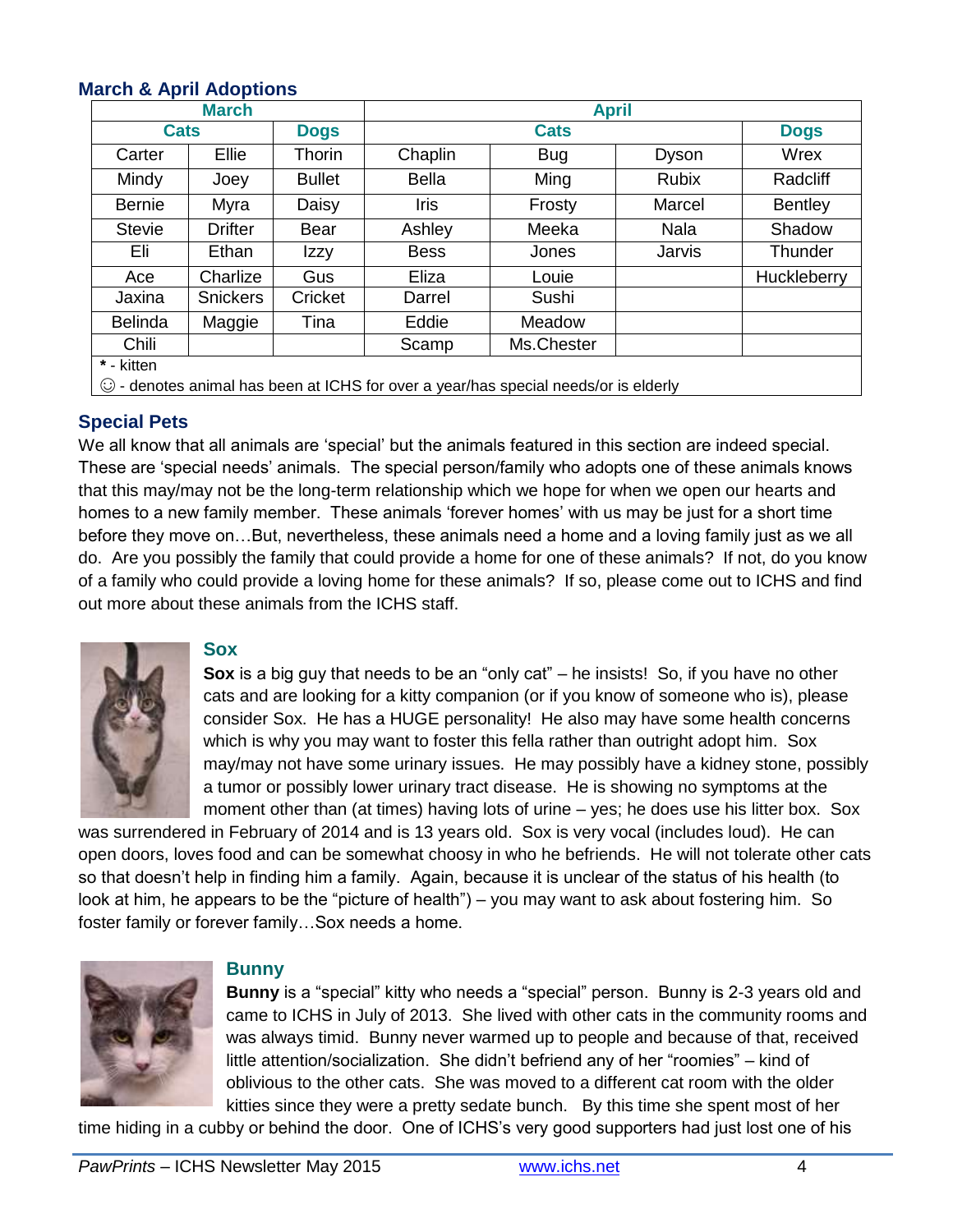two cats and so he adopted Bunny last fall. I don't know all of the details, but for the several months that she lived with her new family, she rarely ventured from beneath the bed. It was not an ideal (or even tolerable) situation for all involved so she was returned to the shelter a couple of months ago. Bunny now lives in *The Catnip Lounge –* rarely coming out of her cubby. Bunny needs a quiet home, a patient family (yes, she had this at her previous home) but she also needs a cage until she is comfortable with YOU (ask at the shelter if you can borrow a cage for awhile) and perhaps she needs to be an only cat. Only time will tell what is going to bring Bunny "out of her shell" but she obviously needs to be away from the shelter. So…Bunny needs a home.



#### **Buzz**

Our FIV population is at one and that would be **Buzz**. Buzz is a "normal" cat – it's just that he has a virus (FIV) which affects his immune system – but slowly – over a period of years! Buzz should live a long and normal life! Buzz was thought to be 'feral' when he first arrived at ICHS; hiding in his cubby 24/7 for weeks – but he was simply frightened. Buzz had the reputation of being "one of the sweetest and most loving cats in the building" however he recently received his "orange card".

He just doesn't want to go back to his cage when it's time so he gets a bit "feisty" and he scares easily when unexpected noise or movement occurs. If it wasn't for the FIV+ sign on his cage, you wouldn't have a clue that he has FIV! Is it possible that YOU just might be the special family that Buzz is looking for? Although we call FIV cats "special", there really are no special considerations when adopting them. They must be kept indoors. They may live with other cats since FIV is not easily passed between cats (it would be best if your other cat(s) are good-natured and amicable to a new pal). FIV is primarily spread by serious bite wounds so if you have other cats, it is important to properly introduce FIV cats to the others (but you would do that with any cat that you bring home). It is also important to keep them free from stress so a quiet home would be best. So…Buzz needs a home.



#### **Laurel**

To those of you who don't have a cat, but have been thinking about getting one – PLEASE do yourself a favor and come and meet Laurel. **Laurel** has only been with us a few weeks. She is about eight years old, a sweetheart and tested positive for FeLV. Because of her FeLV status, she does need to be an only cat (unless you have other FeLV cats). People shy away from

kitties with FeLV, and they remain at the shelter for months/years. PLEASE don't let that happen to Laurel. She's healthy and happy and so precious! So…Laurel needs a home.



#### **Gregory**

**Gregory** is indeed a special kitty! He tested positive for both FeLV and FIV. Now don't let that deter you from making this guy a part of your family! As mentioned earlier, as long as FeLV cats are kept indoors, are only cats and live in a stress-free environment (as much as possible), they should be with your family for many years to come. **Gregory** is friendly and affectionate, but he hasn't had a lot of opportunities to interact with people (he was a barn cat), so he needs YOU to show him what a loving relationship is all

about. So…Gregory needs a home.